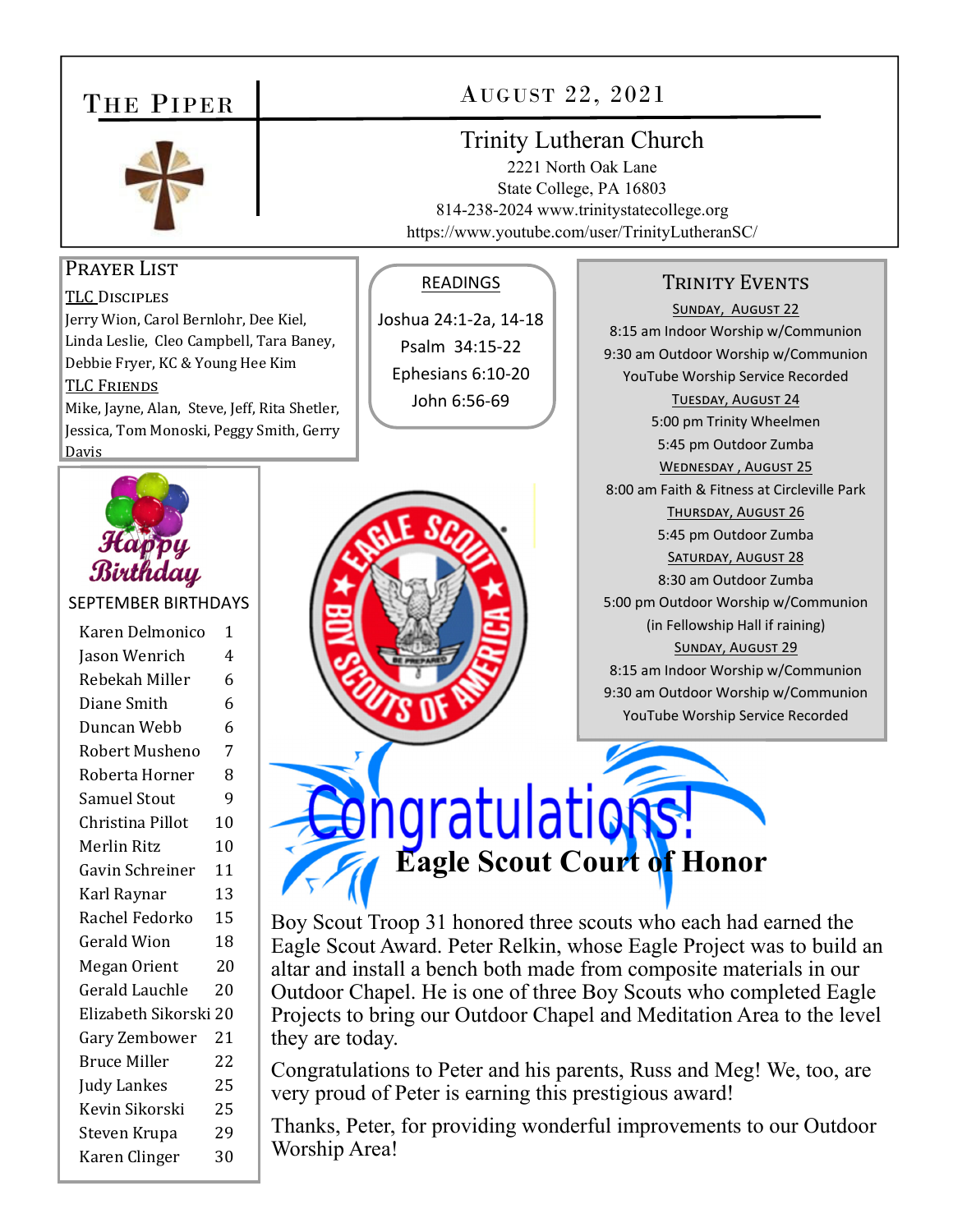

We are preparing for our 2nd Annual Community Care Auction. Interfaith is accepting donated items for the auction. We need new, handcrafted items, gift certificates, or antique/ collectible items. "Experiences" are also great items. Things like tickets to events, sports, or a stay at a cabin will sell well. For information about donating items email Curt at director@interfaithhumanservices.org



## OUT OF THE COLD SLEEP OUT FUNDRAISER

(see flyer on the next page)

- It's taking place September 10 12 (Friday Sunday). People can choose the date that they sleep outside. They can sleep anywhere (their yards, church, a camp site, etc.). People can sleep out alone or with a group (for example, if a group of friends want to sleep out together, they can).
- People can make their own personalized fundraising page that can be used to post on social media or send in emails. To create your own fundraising page visit www.OOTC3.org. Once on the site, click start fundraising, create new/login (if you participated click login ... otherwise click new), upload profile picture, choose goal, update text (only if you want; you can also use the generic text), and then click launch campaign. It's honestly very simple.
- This fundraiser will be much more successful with lots of people participating! We'd LOVE for you all to participate ... and we'd love for you to recruit others to participate! This is a great opportunity for youth and campus groups! Even if you're not able to participate, please encourage people to donate to another person's campaign! As you're recruiting other participants or raising funds.
- Funds can be raised now September 30! Please start campaigning now! Our goal is to raise a minimum of \$30,000! Help us get there!

Questions: contact Barb Trout at 814-933-9303 or btrout0516@gmail.com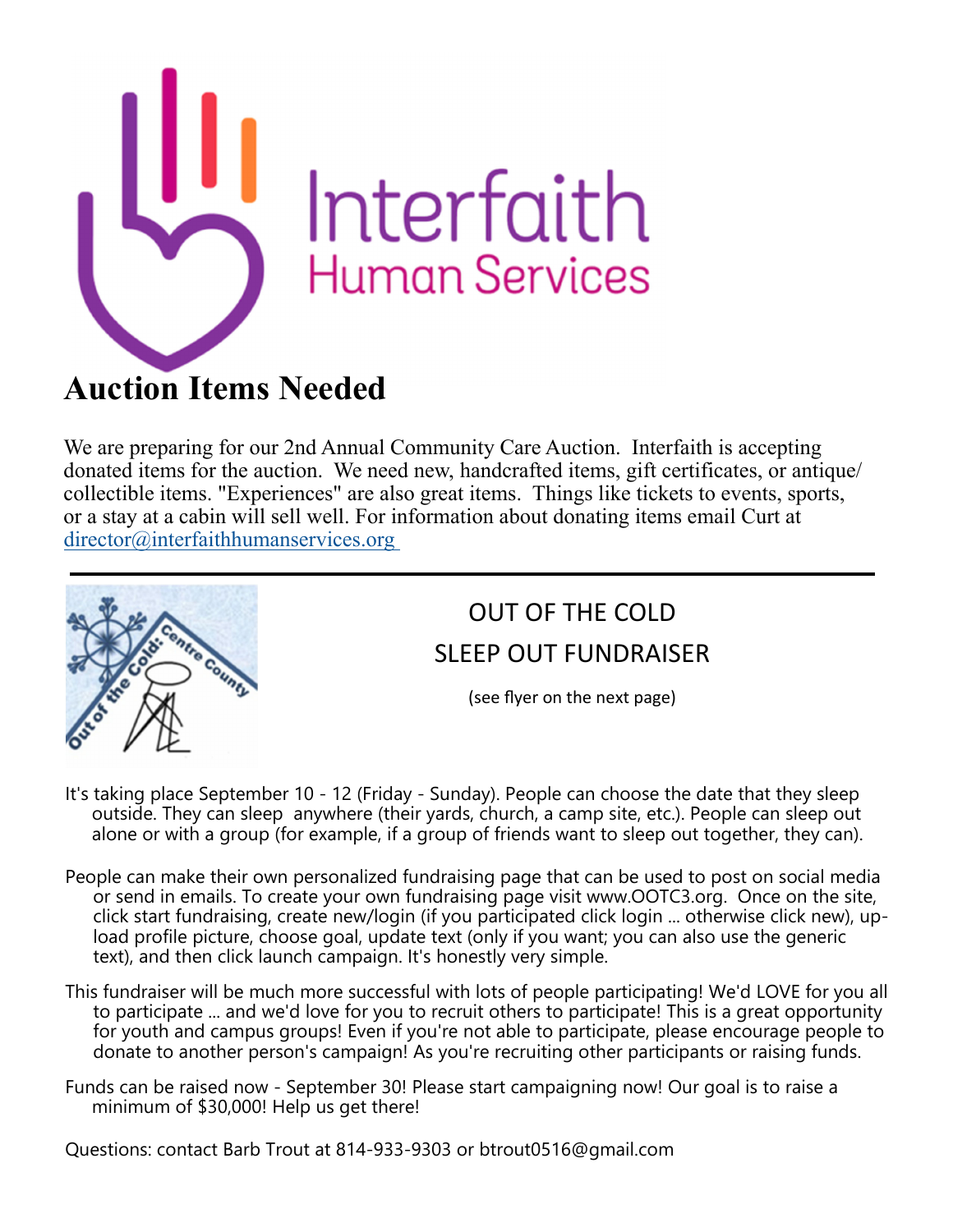# OUT OF THE COLD: CENTRE COUNTY SLEEP-OUT WEEKEND **SEPTEMBER 10, 11, 12** SPEND ONE NIGHT OUTSIDE TO HELP END **HOMELESSNESS IN CENTRE COUNTY FIND OUT MORE AT OOTC3.ORG** FUNDS RAISED DURING SLEEP OUT WEEKEND ARE CRITICAL

TO HELP OUT OF THE COLD EXPAND INTO OUR NEW **SHELTER SPACE!** 

> SIGN UP TODAY AT WWW.00TC3.0R6

lade with PosterMyWall.com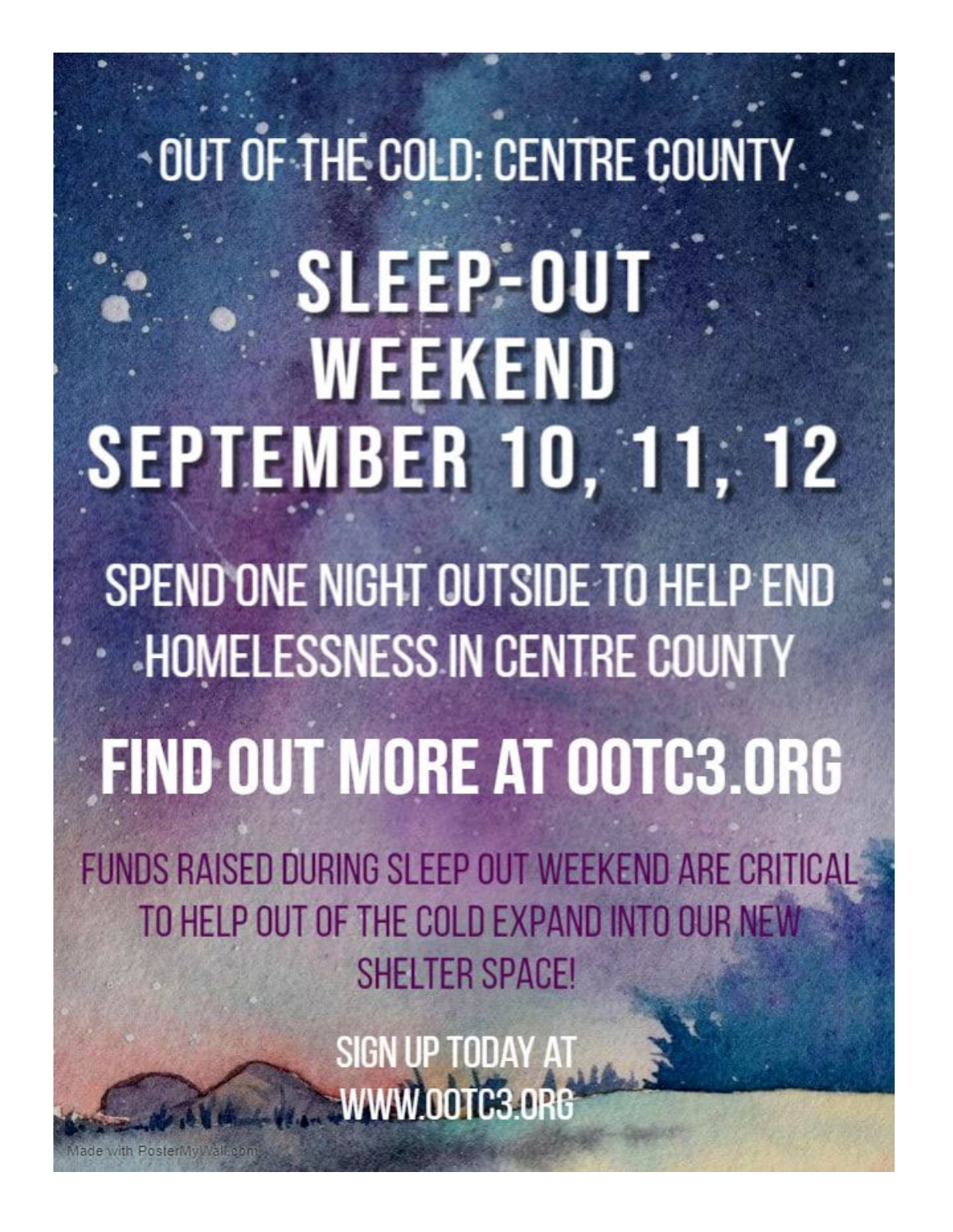## *From the Desk of Vicar Ted*

The task of reading scripture can be overwhelming. Where do I start? What order do I read the books of the bible? What is scripture telling me about God? These and many other questions come to us when we start to read scripture.

I find background information on the different books of scripture to be helpful to me in navigating my study of scripture. Two particular websites that I frequently turn to are listed below. EntertheBible is a site hosted by Luther Seminary. The site contains a listing of all the books of the bible and each book has multiple areas to review before even starting to read a book. Each book has an overview, an outline of the book, some background information (authorship, time written, etc.), Introductory issues and finally a list of Theological Themes. These can all be helpful in reading a book of the bible to help orient yourself to what you are reading.

Another site that I use frequently is BibleGateway. This is a searchable site with a large number of different translations. It also has reading plans. In particular it has a Chronological Reading plan that places the books of the bible in order. This was a helpful reading for me to compare/contrast text from the Books of Kings and Chronicles and the overlap they have. It was also helpful to see where the prophets fit into the different narratives of the Old Testament.

So, if you are wanting to read scripture and need a resource, please check out the below sites.

Blessings on your journey.

Vicar Ted

Sites:

https://www.enterthebible.org

https://www.biblegateway.com